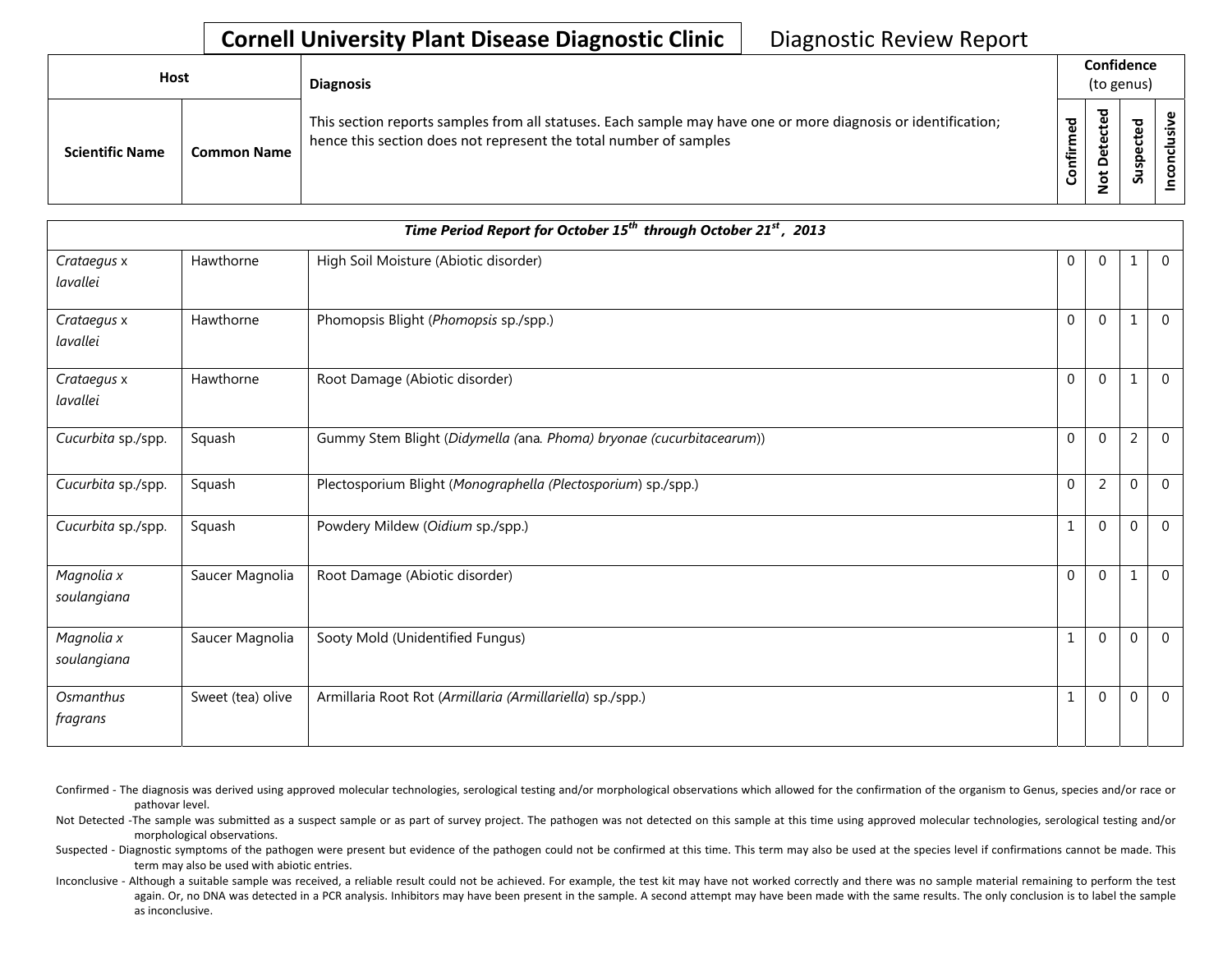## **Cornell University Plant Disease Diagnostic Clinic** | Diagnostic Review Report

| <b>Host</b>            |                    | <b>Diagnosis</b>                                                                                                                                                                   |                 | Confidence<br>(to genus)                      |                                                     |  |
|------------------------|--------------------|------------------------------------------------------------------------------------------------------------------------------------------------------------------------------------|-----------------|-----------------------------------------------|-----------------------------------------------------|--|
| <b>Scientific Name</b> | <b>Common Name</b> | This section reports samples from all statuses. Each sample may have one or more diagnosis or identification;<br>hence this section does not represent the total number of samples | ᄝ<br>Ē<br>onfir | ᇴ<br>cte<br>Φ<br>ã<br>۵<br>پ<br>$\frac{9}{5}$ | ठ<br>요<br>ن<br>$\mathbf \omega$<br>௨<br>ഗ<br>ے<br>S |  |

| Osmanthus<br>fragrans    | Sweet (tea) olive    | Phytophthora Crown: Root and/or Stem Rot (Phytophthora sp./spp.)     | $\mathbf{0}$ | 1              | $\mathbf 0$  | $\overline{0}$ |
|--------------------------|----------------------|----------------------------------------------------------------------|--------------|----------------|--------------|----------------|
|                          |                      |                                                                      |              |                |              |                |
| Picea sp./spp.           | Spruce               | Cytospora Canker; Dieback (Cytospora sp./spp.)                       | $\mathbf{0}$ | $\overline{0}$ | 1            | $\overline{0}$ |
| Picea sp./spp.           | Spruce               | High Soil Moisture (Abiotic disorder)                                | $\mathbf{0}$ | $\overline{0}$ | 1            | $\overline{0}$ |
| Picea sp./spp.           | Spruce               | Rhizosphaera Needle Cast (Rhizosphaera sp./spp.)                     |              | $\overline{0}$ | $\Omega$     | $\overline{0}$ |
| Picea sp./spp.           | Spruce               | Root Damage (Abiotic disorder)                                       | $\mathbf{0}$ | $\overline{0}$ | 1            | $\overline{0}$ |
| Pinus nigra              | <b>Austrian Pine</b> | Diplodia Tip Blight; Canker (Sphaeropsis (Diplodia) sapinea (pinea)) |              | $\mathbf{0}$   | $\Omega$     | $\overline{0}$ |
| Pinus nigra              | <b>Austrian Pine</b> | Root Damage (Abiotic disorder)                                       | $\mathbf 0$  | $\overline{0}$ | $\mathbf{1}$ | $\overline{0}$ |
| Quercus alba             | White Oak            | Armillaria Root Rot (Armillaria (Armillariella) sp./spp.)            | 1            | 0              | $\Omega$     | $\Omega$       |
| Quercus alba             | White Oak            | Phytophthora Crown: Root and/or Stem Rot (Phytophthora sp./spp.)     | 1            |                | $\theta$     | $\mathbf{0}$   |
| Quercus alba             | White Oak            | Wood Rot Fungus (Ganoderma sp./spp.)                                 | $\mathbf 0$  | $\overline{0}$ | $\mathbf{1}$ | $\overline{0}$ |
| Quercus sp./spp.<br>red  | Red Oaks             | Bacterial Leaf Scorch (BLS) (Xylella fastidiosa (BLS))               |              | $\mathbf{0}$   | $\Omega$     | $\overline{0}$ |
| Rhododendron<br>sp./spp. | Rhododendron         | Additional Sample Requested (Identification Analysis)                |              | $\overline{0}$ | $\Omega$     | $\overline{0}$ |

Confirmed - The diagnosis was derived using approved molecular technologies, serological testing and/or morphological observations which allowed for the confirmation of the organism to Genus, species and/or race or pathovar level.

Not Detected -The sample was submitted as a suspect sample or as part of survey project. The pathogen was not detected on this sample at this time using approved molecular technologies, serological testing and/or morphological observations.

Suspected - Diagnostic symptoms of the pathogen were present but evidence of the pathogen could not be confirmed at this time. This term may also be used at the species level if confirmations cannot be made. This term may also be used with abiotic entries.

Inconclusive - Although a suitable sample was received, a reliable result could not be achieved. For example, the test kit may have not worked correctly and there was no sample material remaining to perform the test again. Or, no DNA was detected in a PCR analysis. Inhibitors may have been present in the sample. A second attempt may have been made with the same results. The only conclusion is to label the sample as inconclusive.